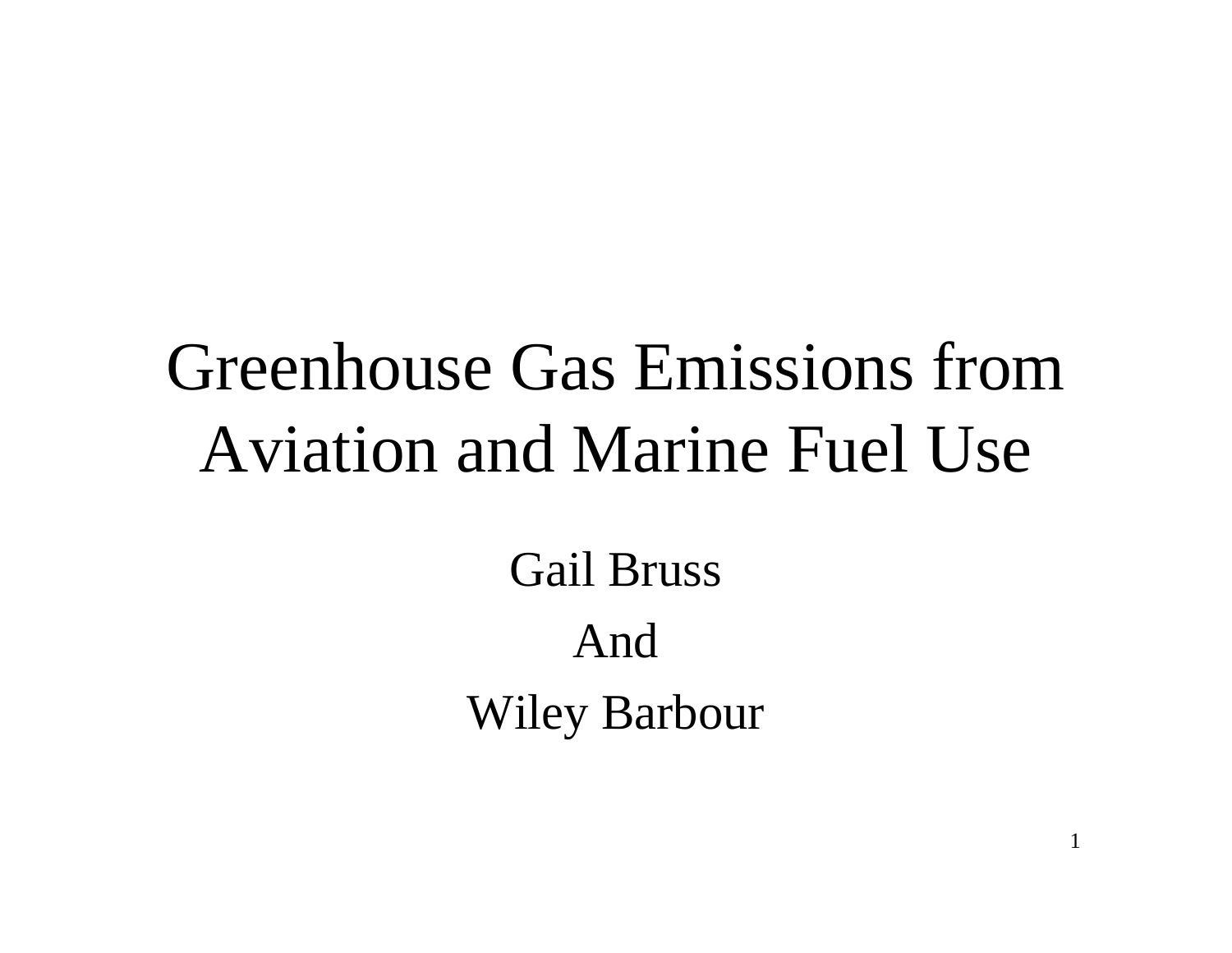## Introduction

What this session will cover:

- The process and the assumptions used to derive the 1998 potential Carbon Dioxide  $(CO<sub>2</sub>)$  emissions from United States aviation and marine fuel usage and the portion attributed to bunker fuel
- – Specifically the portion of military aviation and marine International Bunker Fuel as firstreported in 1998
	- *Inventory of United States GHG Emissions and Sink, 1990-1998 EPA 236-R-00-001*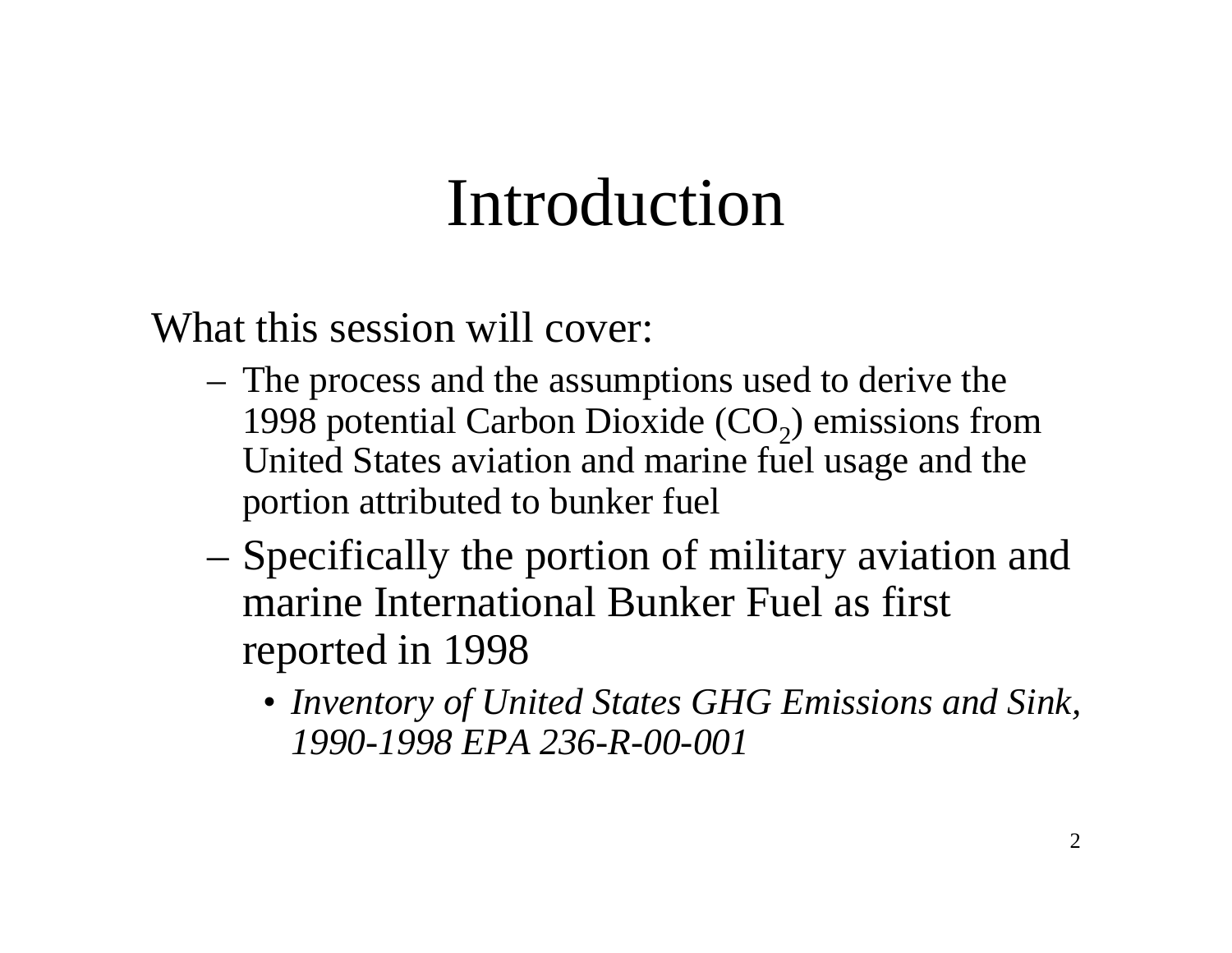## Background

In 1992 the Framework Convention on Climate Change (FCCC) was adopted.

- Article 4 of the FCCC includes the commitment of theParties to prepare national greenhouse gas (GHG) inventories
- U.S. has done inventory work for the last 10 years. First published a nation GHG inventory in 1994
	- Large undertaking
	- Estimates from all sectors of the economy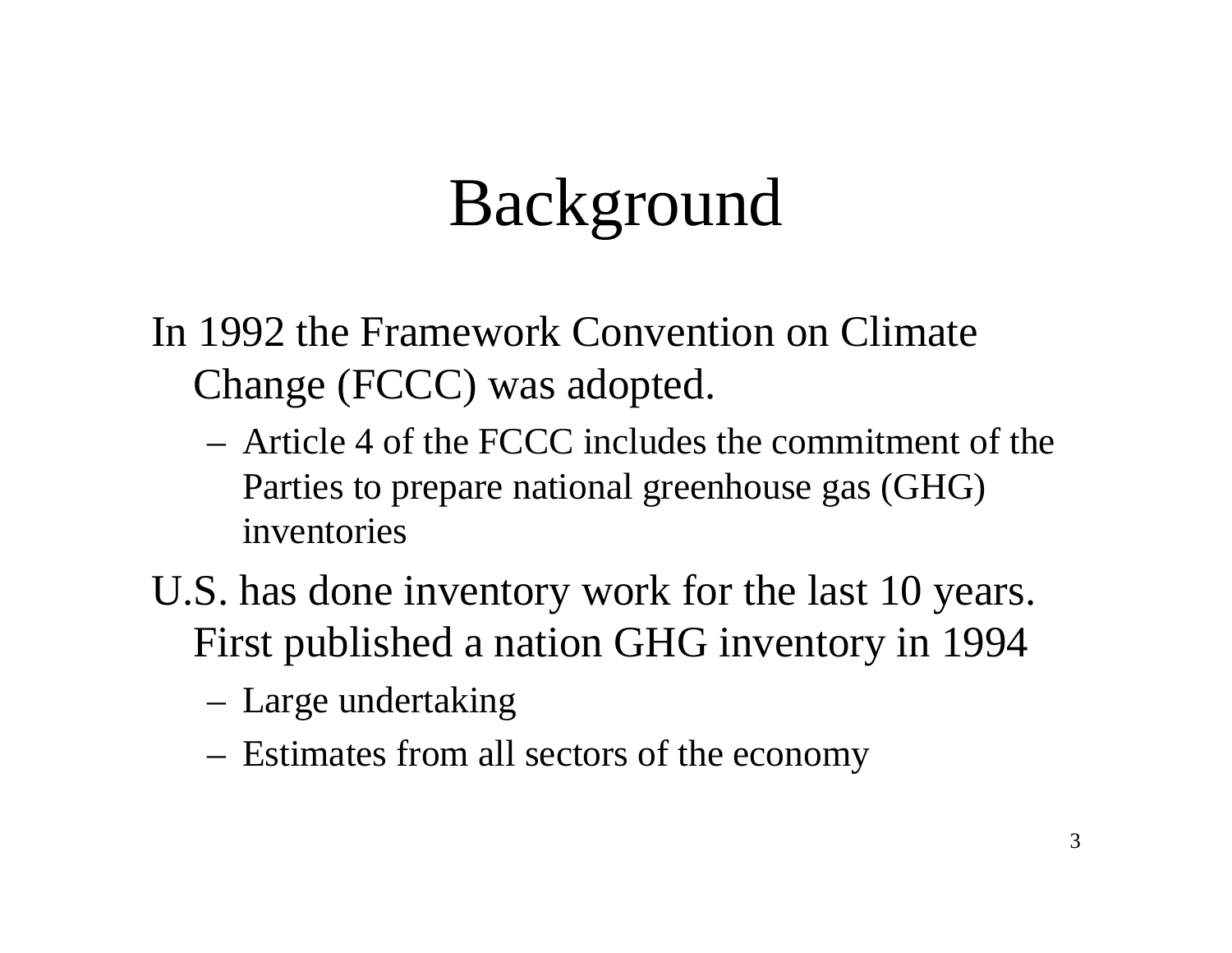# U.S. GHG Emissions 1990 -1998



4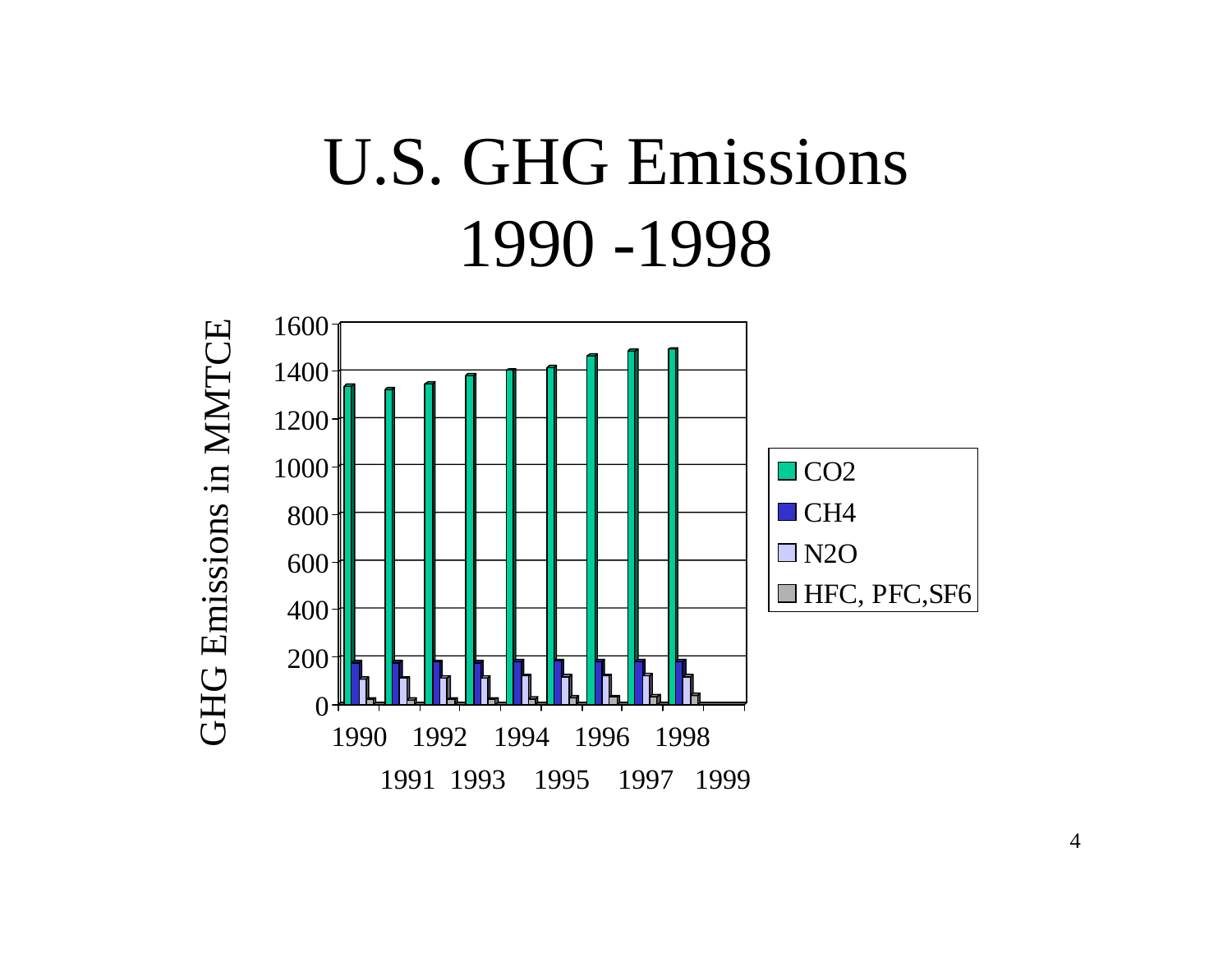# U.S. GHG Emissions and Sinks by IPCC Sector

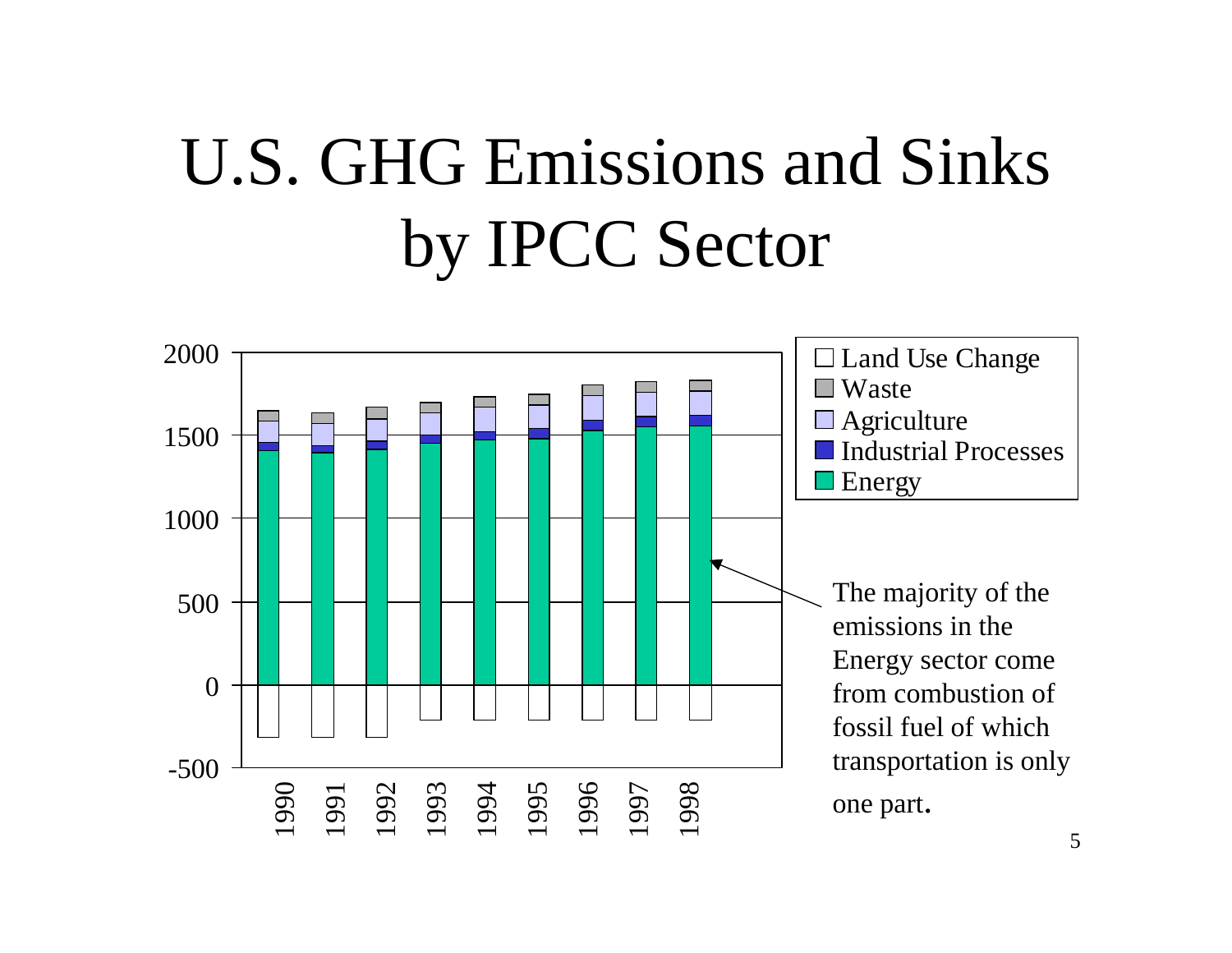# U.S. GHG Emissions 1998 Only

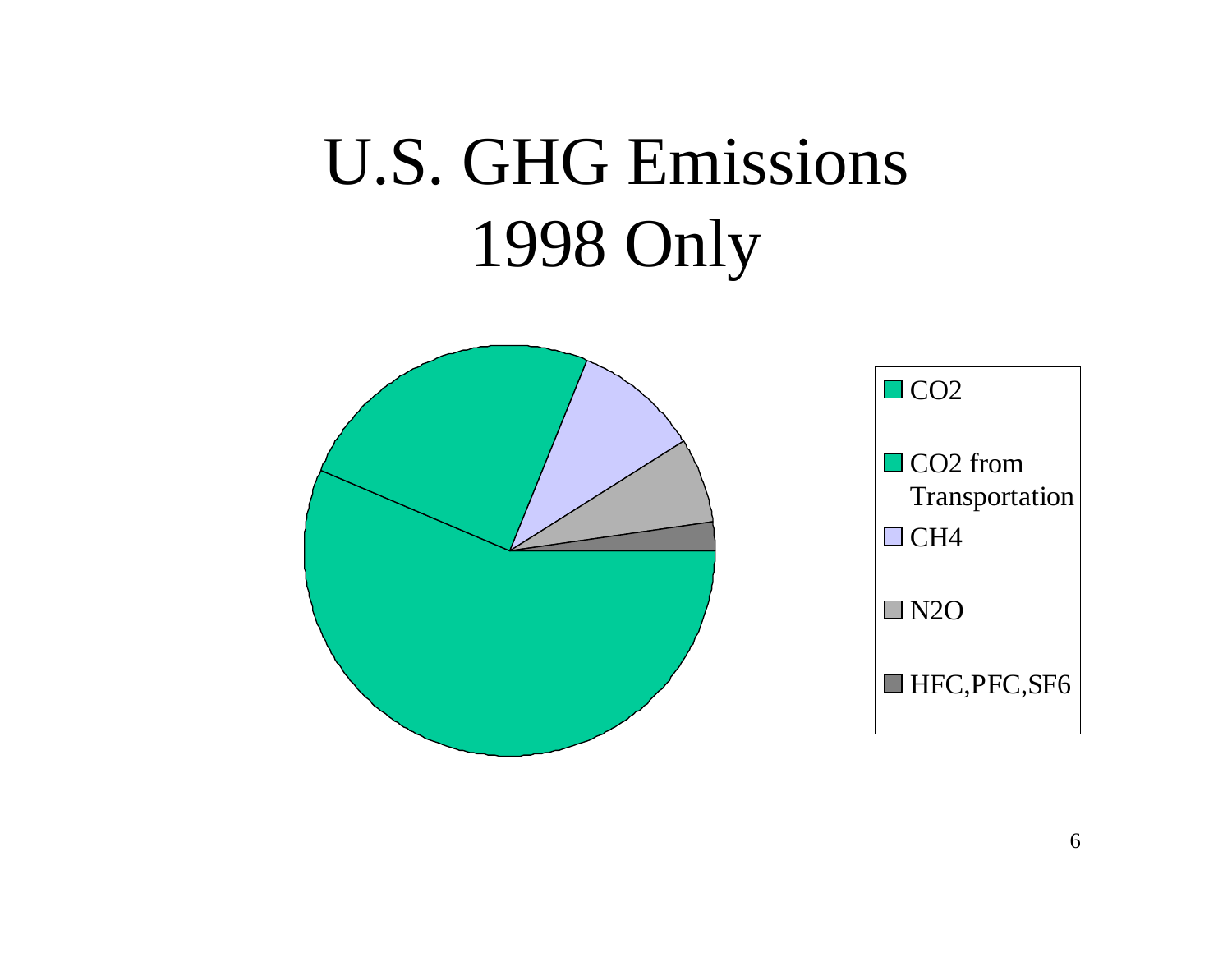# U.S. GHG Emissions 1998 Only

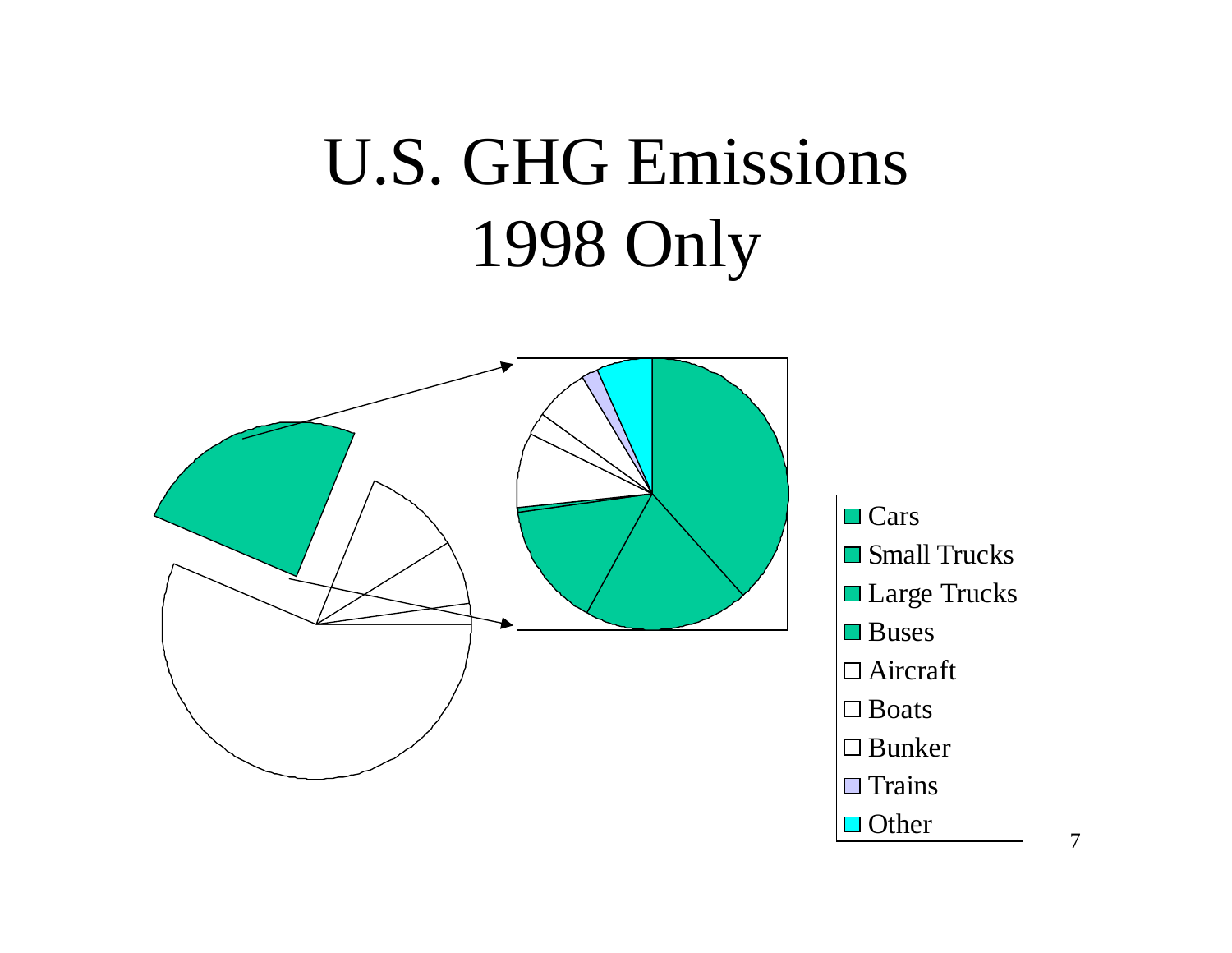# Aviation Bunker Fuel Calculations

## Aviation transportation

- Tier I approach: The quantity of fuel purchased and delivered within the United States provides an accurate estimate of the national  $\mathrm{CO}_2$  emissions.
- Start with the total jet fuel consumption
	- Determine International Bunker Fuel
	- Three components of Bunker Fuel:
		- 1) Fuel used by U.S. flag carriers on international flights
		- 2) Fuel purchased by foreign flag carriers while at United States airports
		- 3) International flights by the United States Military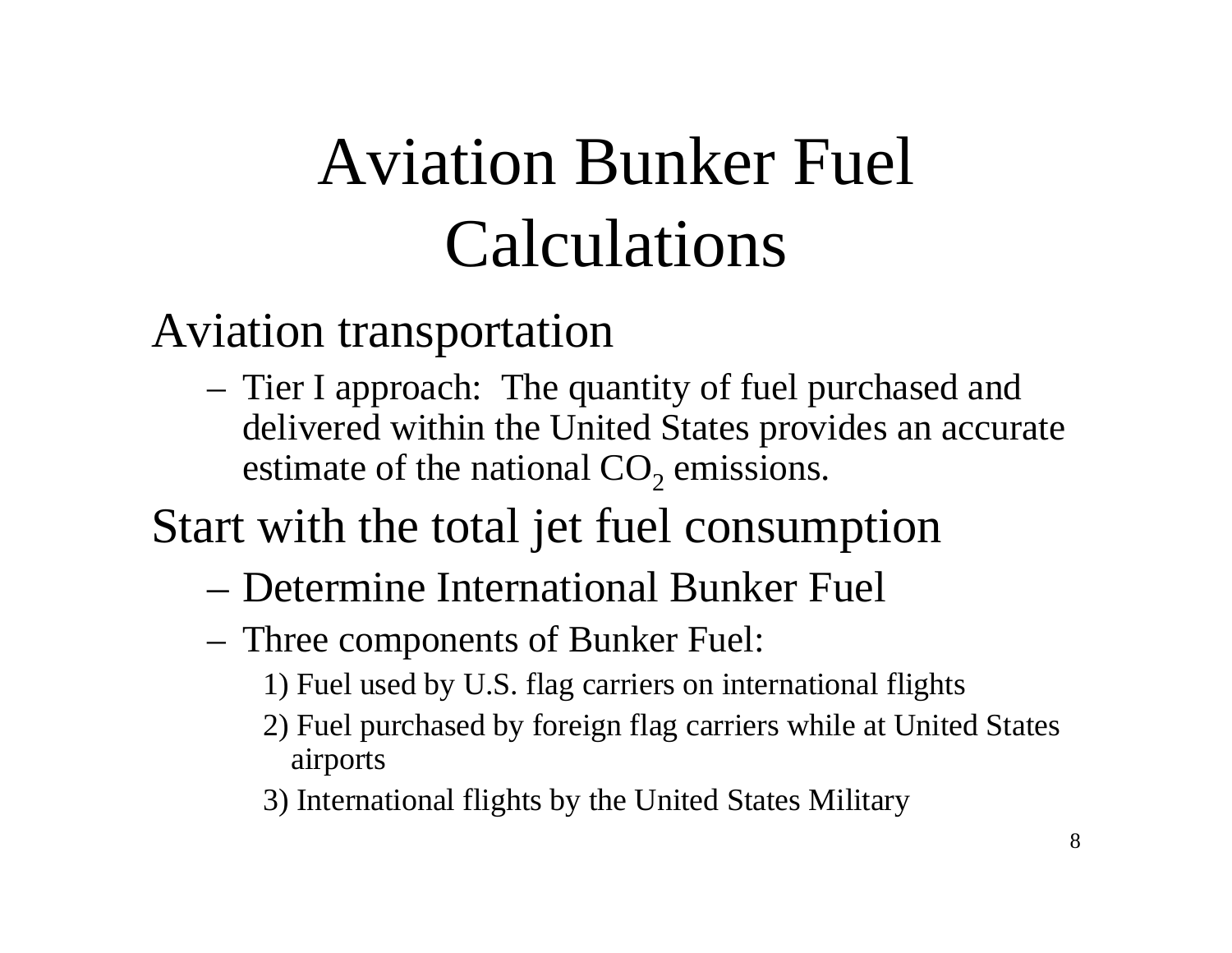# Aviation Bunker Fuel Data Source

### Commercial International Bunkers

- The Bureau of Transportation Statistics (BTS) produces a monthly report (Form 41) entitled "Fuel Cost and Consumption"
- BTS data is supplied in gallons. The data must be converted to heat content units: MMBtu/gallon.
- Let's look at a sample calculation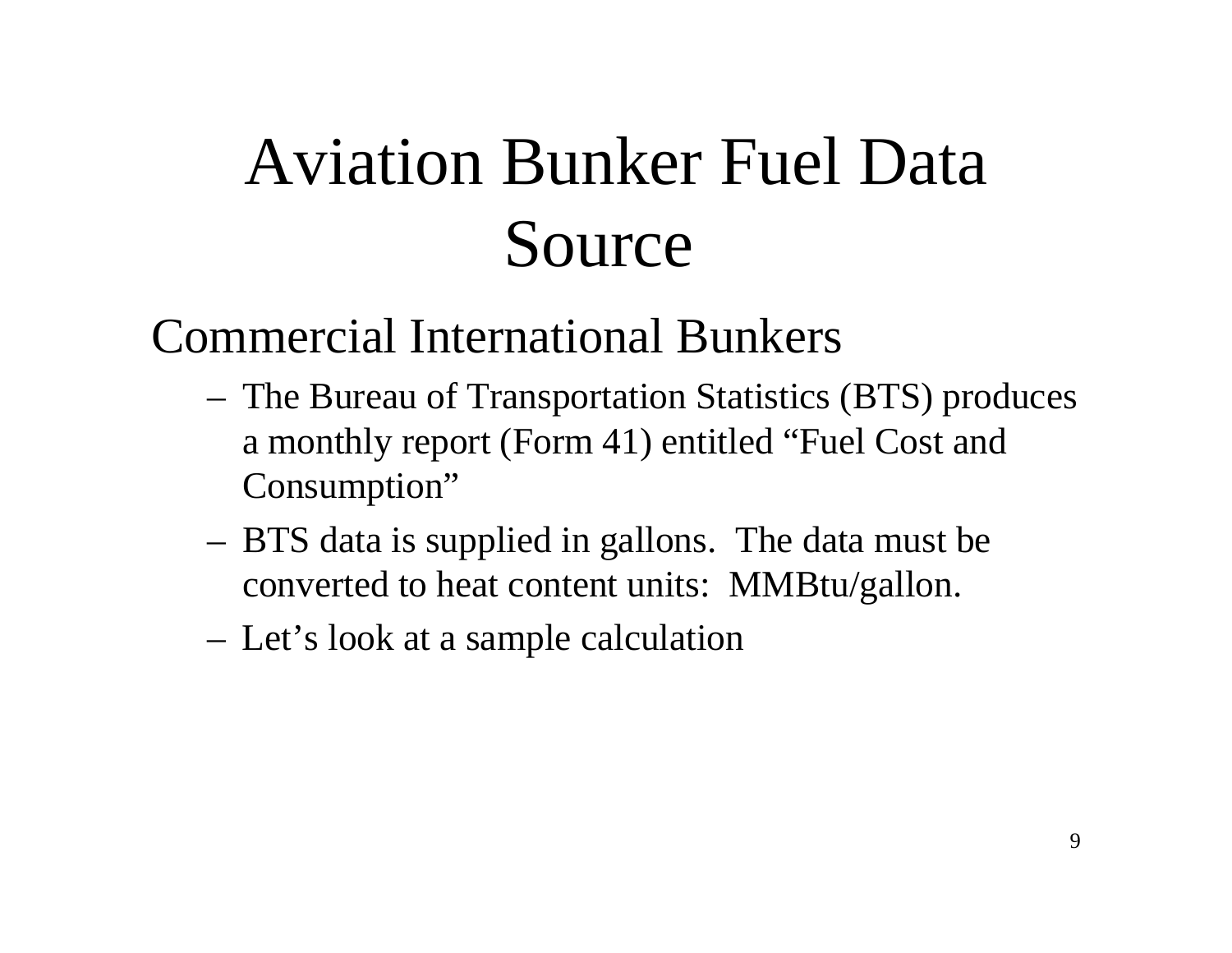## 1998 Sample Calculation

### U.S. Flag Commercial International Bunkers

Heat content jet fuel  $= (5.67 \text{ MMBtu/Barrel})(\text{Barrel}/42 \text{ gallons}) = 0.135$ MMBtu/gallon

Calculation:

 $(4,725,250,123$  gallons used in round trip international flights) $(0.135 \text{ MMBtu})$  = 637,908,767 MMBtu  $(637,908,767 \text{ MMBtu})(1 \text{Tbtu}/1,000,000 \text{ MMBtu}) = 637.9 \text{ TBtu}$ 

 $\frac{1}{2}$  International Jet Fuel consumption (outbound flight only) = 319 TBtu (rounded)

 (Inbound leg of round trip flights assumed to have purchased fuel at overseas airport.)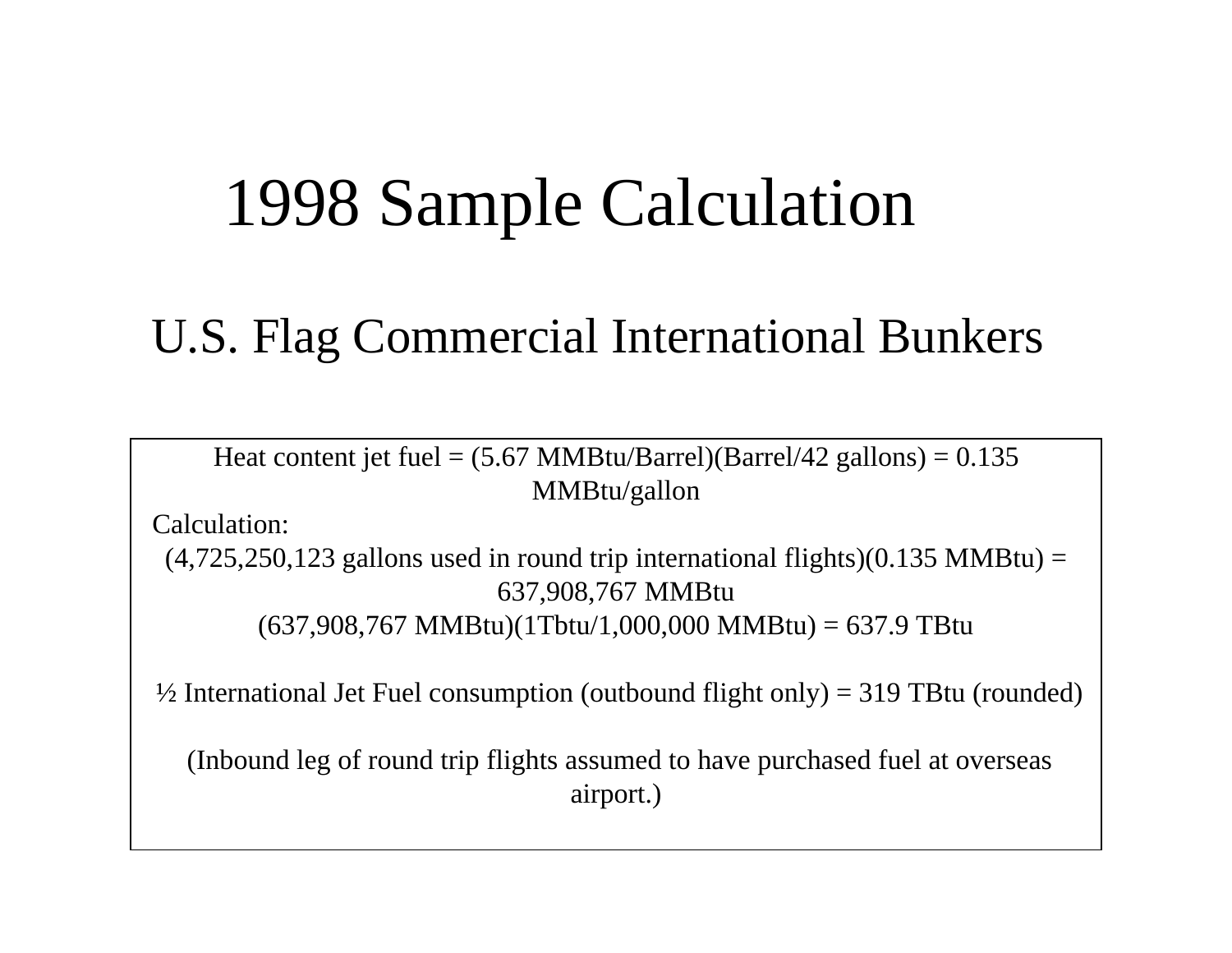# 1998 Sample Calculation

### Foreign Flag Commercial International Bunkers

Total expenditure Foreign Flag carriers at U.S. airports = \$7,107 Million Percentage of total expenditure spent for fuel and  $\text{oil} = 24\%$  $($7,107 \times 10^{6})(0.24) = $1,706,000,000$  Million spent on fuel Fuel cost (cent/gal) =  $$0.5435$  $(1,706,000,000)/(0.5435) = 3,138,914,443$  gallons fuel  $(3,138,914,443 \text{ gallons})(0.135 \text{ MMBtu/gallon}) = 423,753,449 \text{ MMBtu}$  $(423,753,449 \text{ MMBtu})/1,000,000 \text{ MMBtu}$ TBtu = 424 TBtu

Bunker fuel sold to Foreign Flag Carriers (424 TBtu)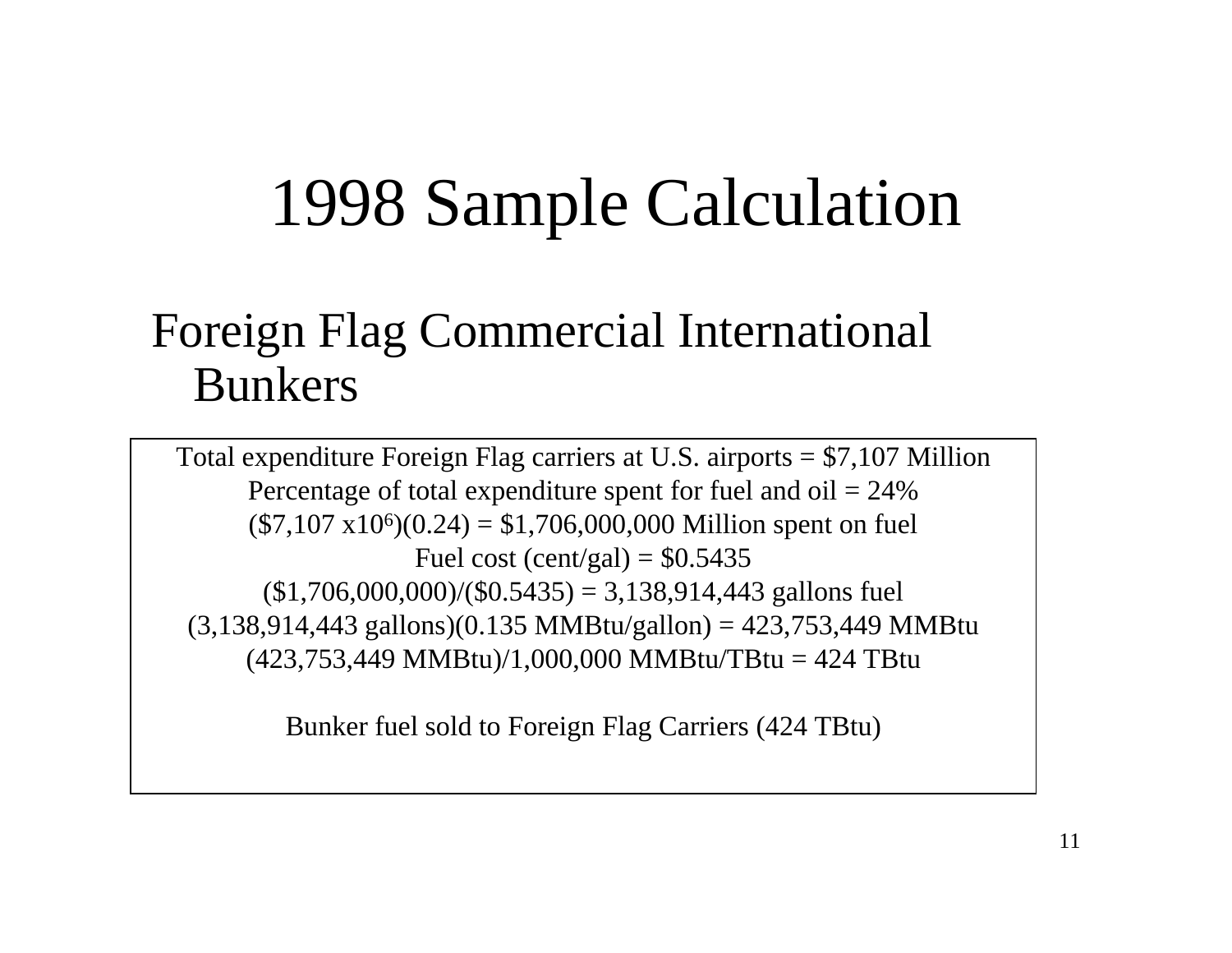# Military Bunkers

## Determine International Bunker Fuel

- Three components of aviation bunker fuel:
	- 1) Fuel used by domestic flag carriers on international flights
	- 2) Fuel purchased by foreign flag carriers while at United States airports
	- 3) International flights by the United States military
- Now let's look at the military aviation bunker fuels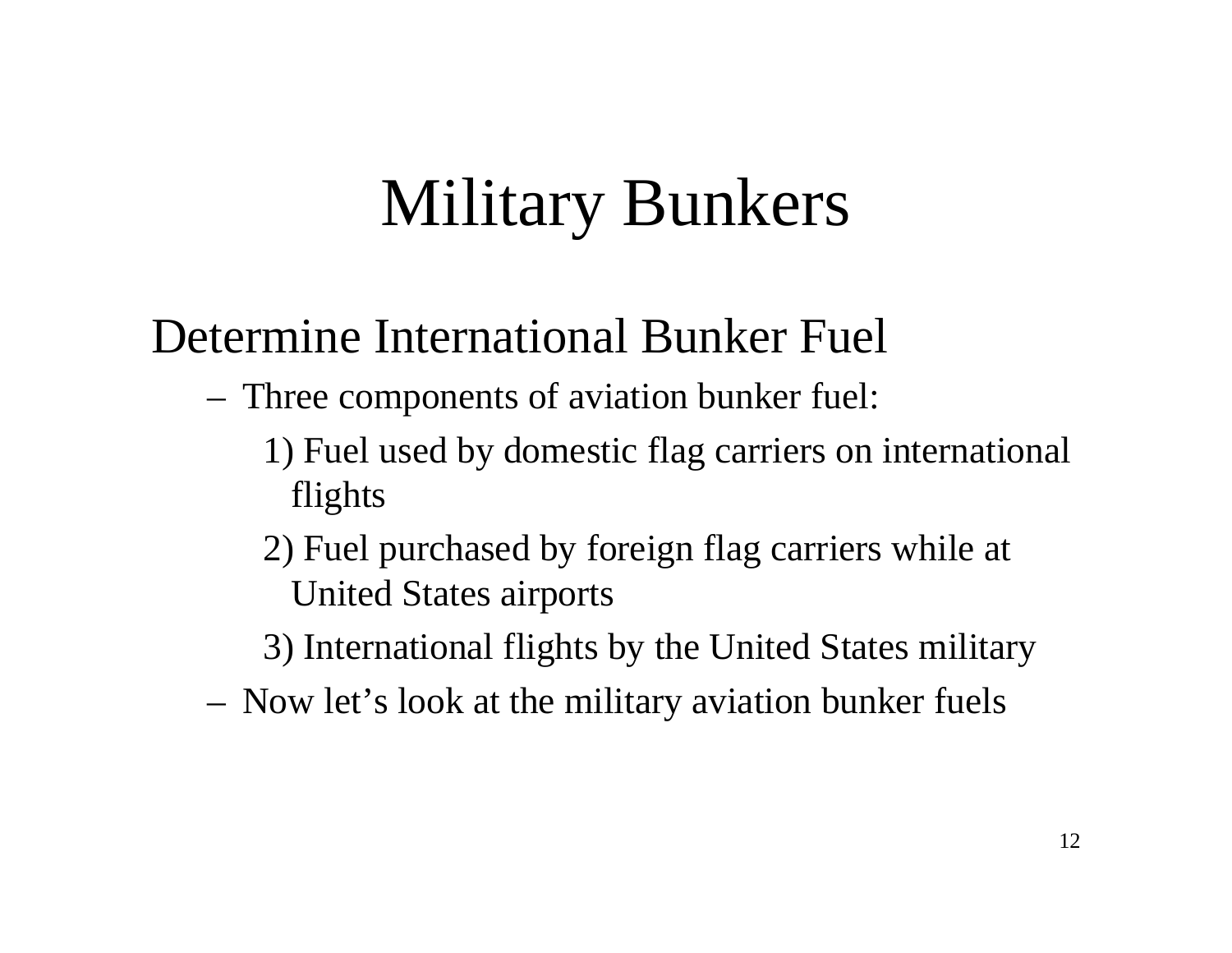# 1998 Sample Calculation Military Aviation Bunker Fuel

Data on fuel delivered to the military within the United States is provided from unpublished data by the Defense Energy Support Center under the Defense Logistics Agency

> Heat content jet fuel  $= (5.67 \text{ MMBtu/Barrel})(\text{Barrel}/42 \text{ gallons}) =$ 0.135 MMBtu/gallon (501.67x10 6 gallons)(0.135 MMBtu) = 67,725,450 MMBtu (67,725,450 MMBtu)(1Tbtu/1,000,000 MMBtu)

> > = 68 TBtu Military bunker fuel (rounded)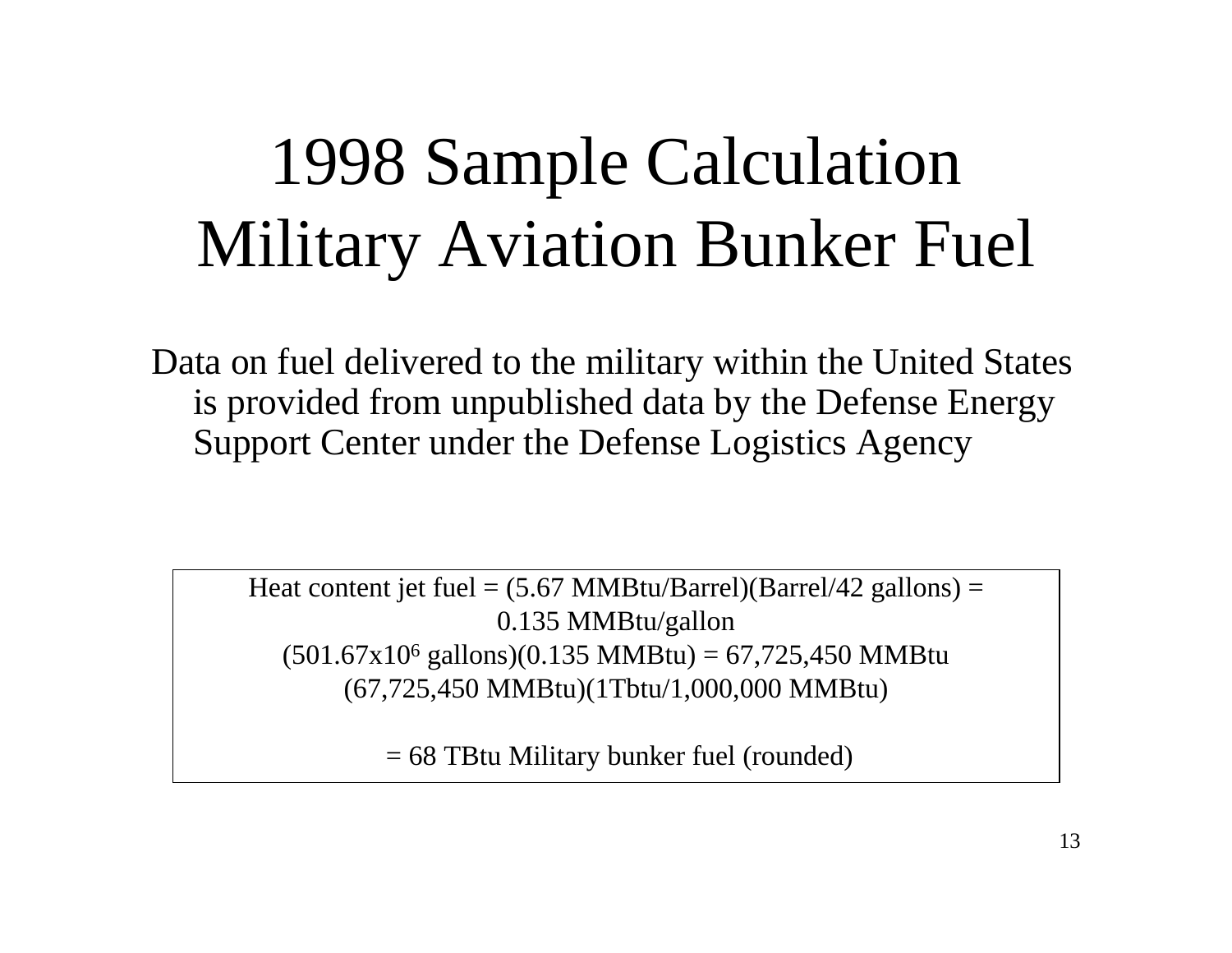## 1998 Sample Calculation

### Reported in Table 2-33 of the U.S. National Inventory

Domestic Flag International bunker fuel (319 TBtu) + Bunker fuel sold to Foreign Flag Carriers (424 TBtu) + Military Bunker fuel (68 TBtu)

International Bunker Jet Fuel Use  $= 811$  TBtu

Now multiply fuel use by carbon content of fuel and assumed oxidation fraction:

International Aviation Bunker Fuel CO2 Emissions = $(811Btu/1000)(19.33MMTCE/Tbtu)(0.99) = 15.5 MMTCE$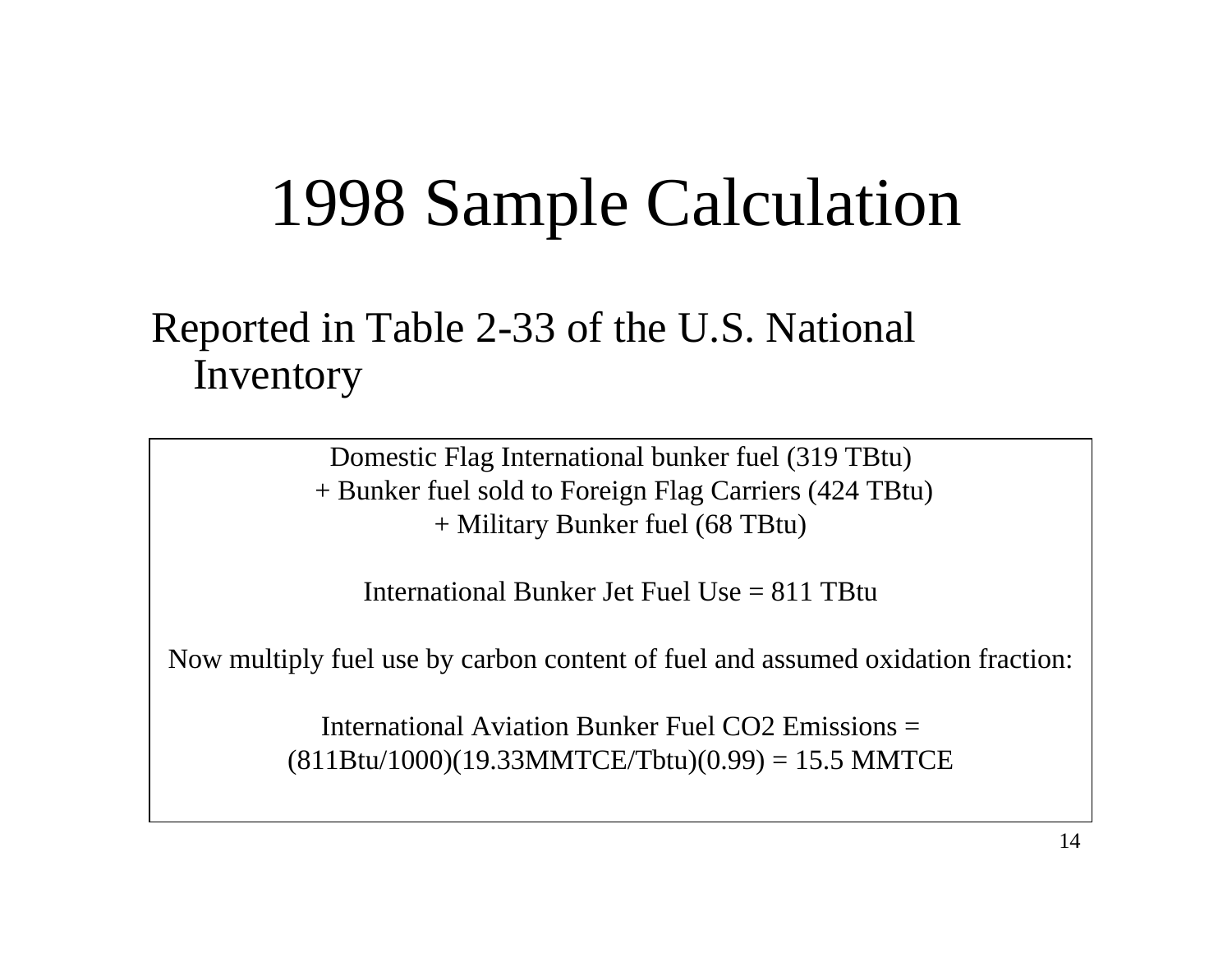#### Carbon Dioxide Emissions fromTeragrams of Carbon Dioxide Equivalents Teragrams of Carbon Dioxide Equivalents Aviation Transport by Mode 300  $\Box$  Military Bunkers 250 **N** Aviation Bunkers 200  $(\rm{TgCO2~Eq})$ TgCO2 Eq) Military Domestic 150□ Other Jet Fuel Use 100 50 General Aviation  $\theta$ Commercial Air1990 1992 1996 1998 Carriers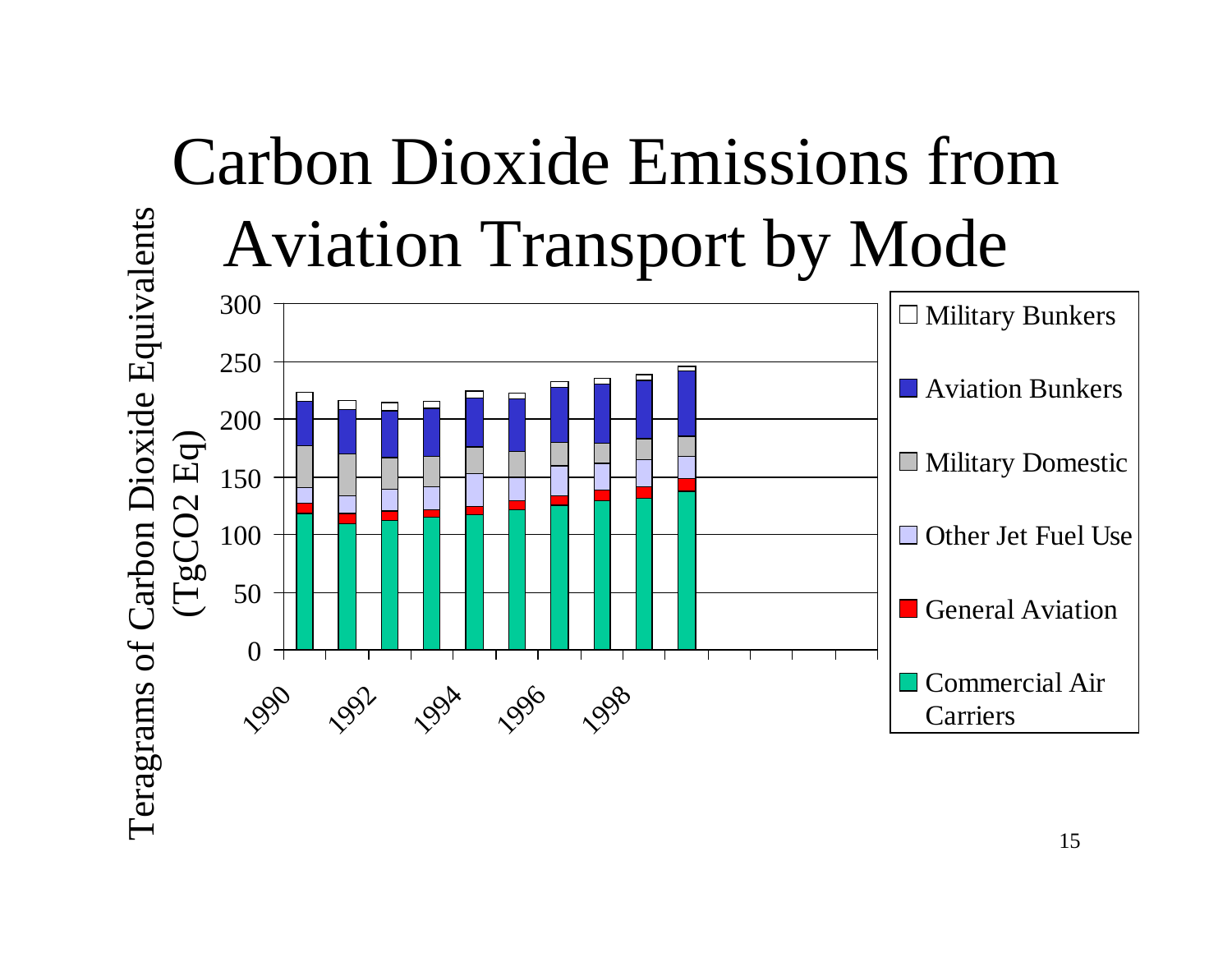# Aviation Fuel Breakout by Mode – 1998 only



77% Domestic

23% Bunker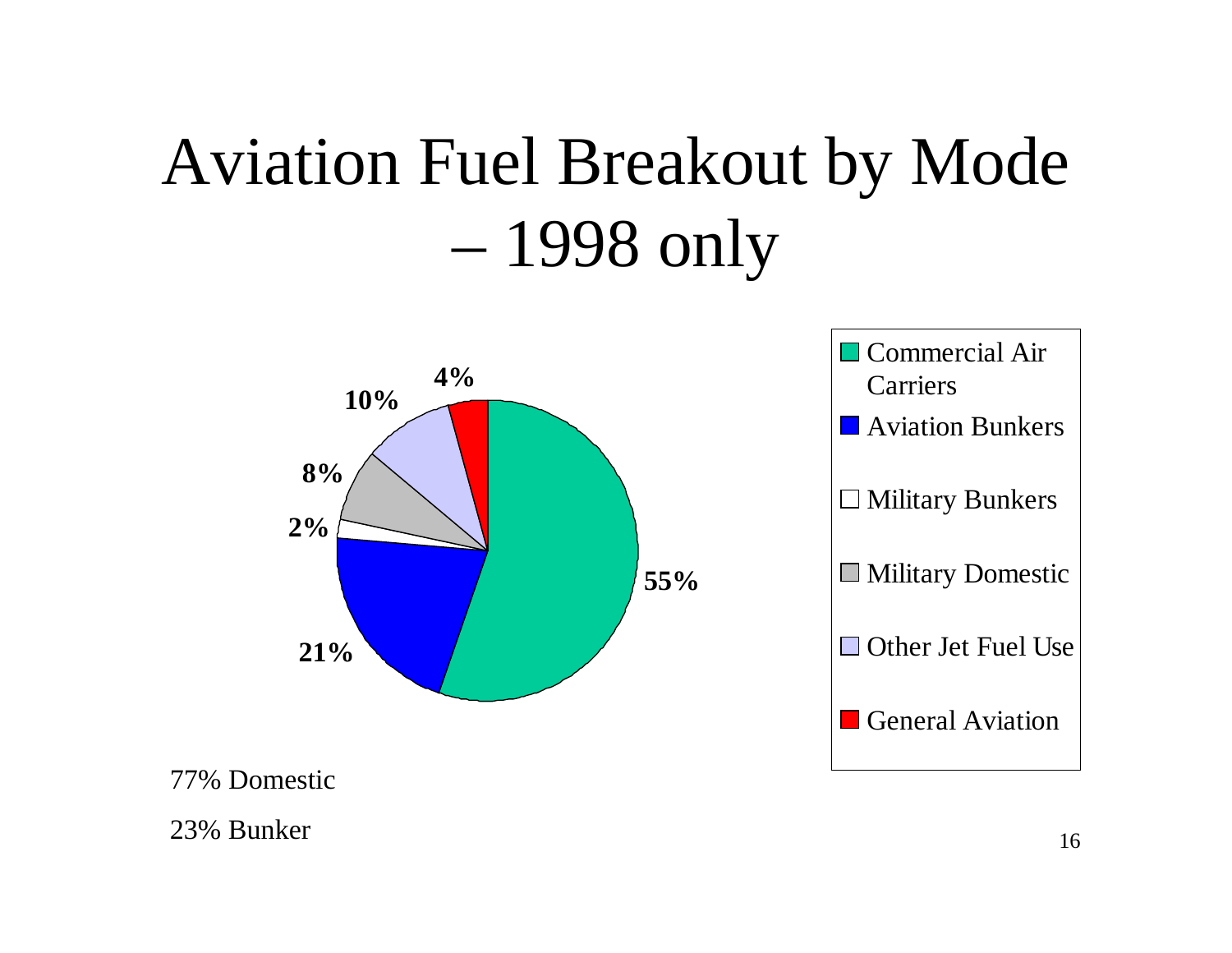# Marine Bunker Fuel Calculations

### Marine transportation Tier I approach:

The quantity of fuel purchased and delivered within the United States provides an accurate estimate of the national CO<sub>2</sub> emissions.

### Ocean-going ships use two primary types of fuel:

Diesel and Residual fuel oil

## Three components of Bunker Fuel:

- 1) Fuel used by domestic flag carriers on international voyages
- 2) Fuel purchased by foreign flag carriers while at United States ports
- 3) International deployments by the United States Military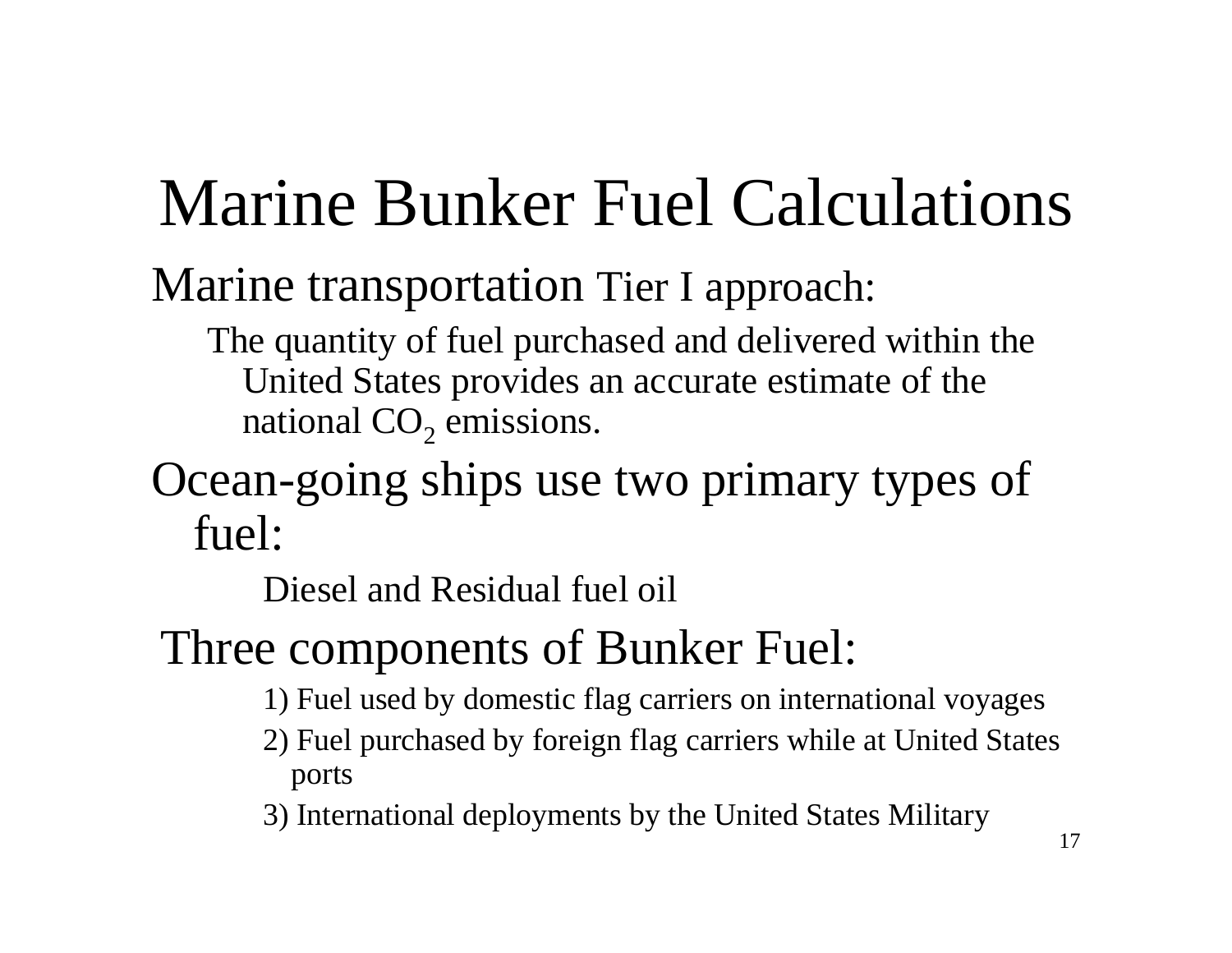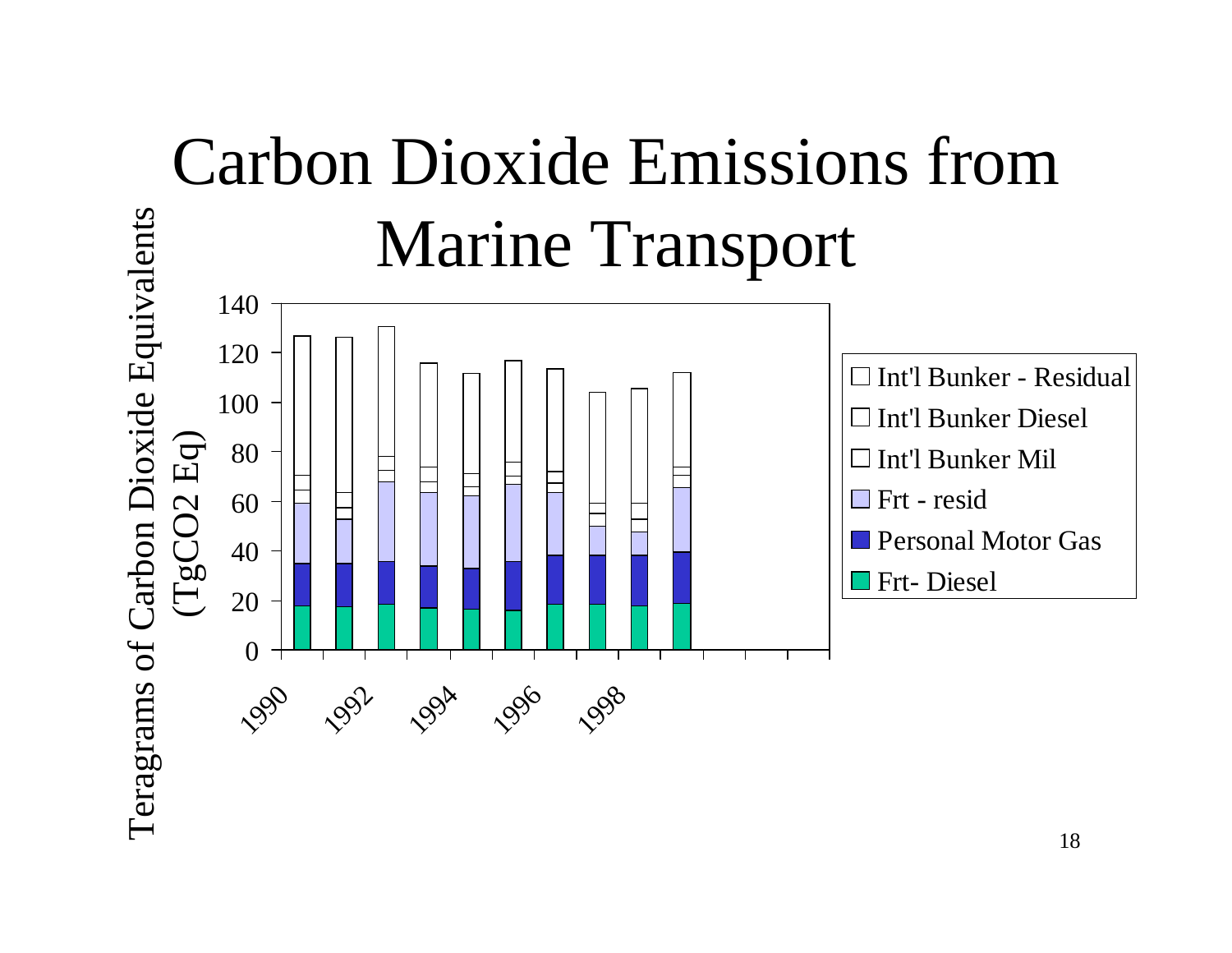# U.S. GHG Emissions 1998 Only

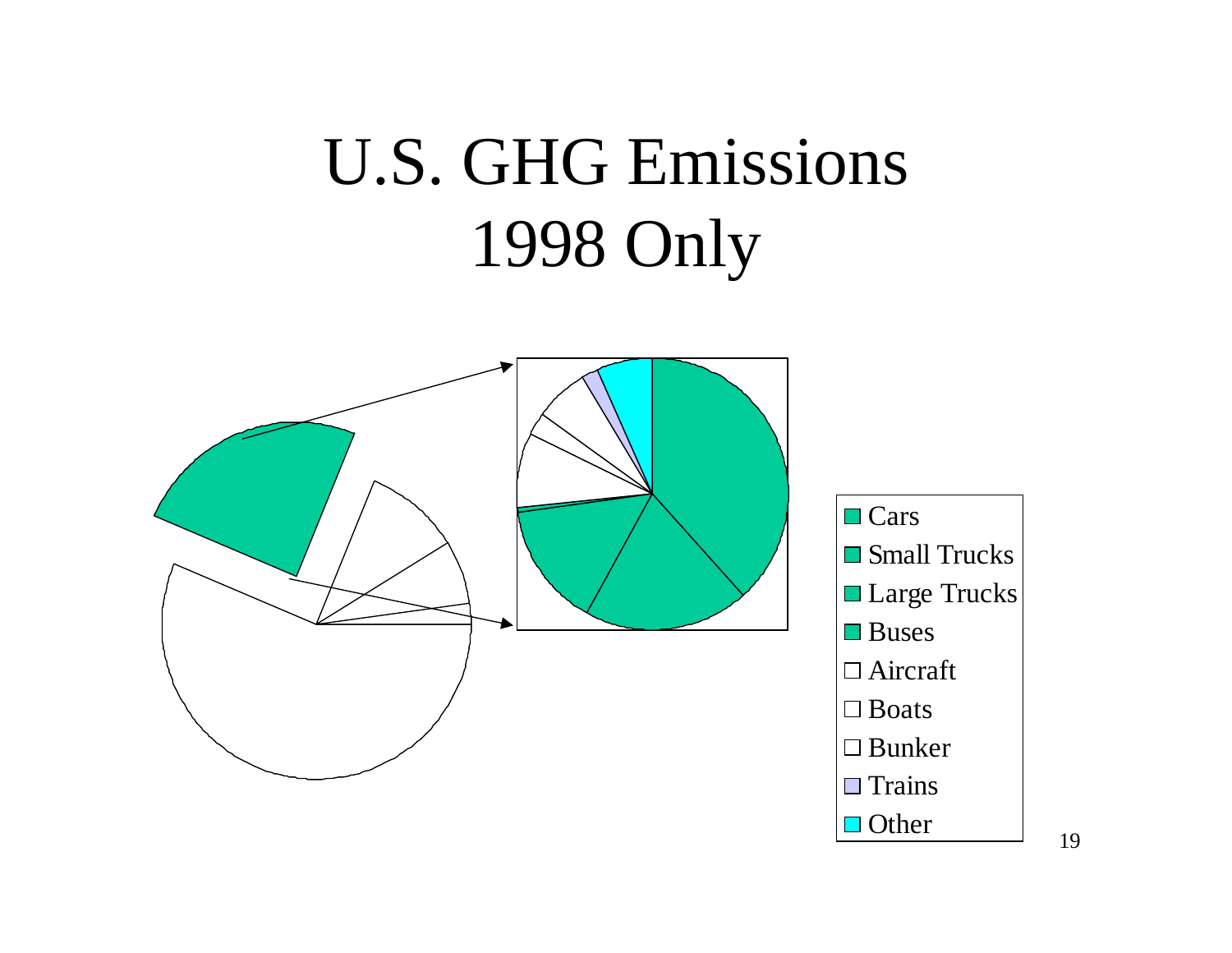## Marine Bunker Fuel

## Commercial International Bunkers

- Assumed all the residual fuel oil is used by vessels.
- We could not assume all diesel was used at sea.
- The U.S. Department of Commerce from Foreign Trade Division, Bureau of the Census Provided the data in a report titled: Report of Bunker Fuel Oil Laden on Vessels Cleared for Foreign Countries (Form –563)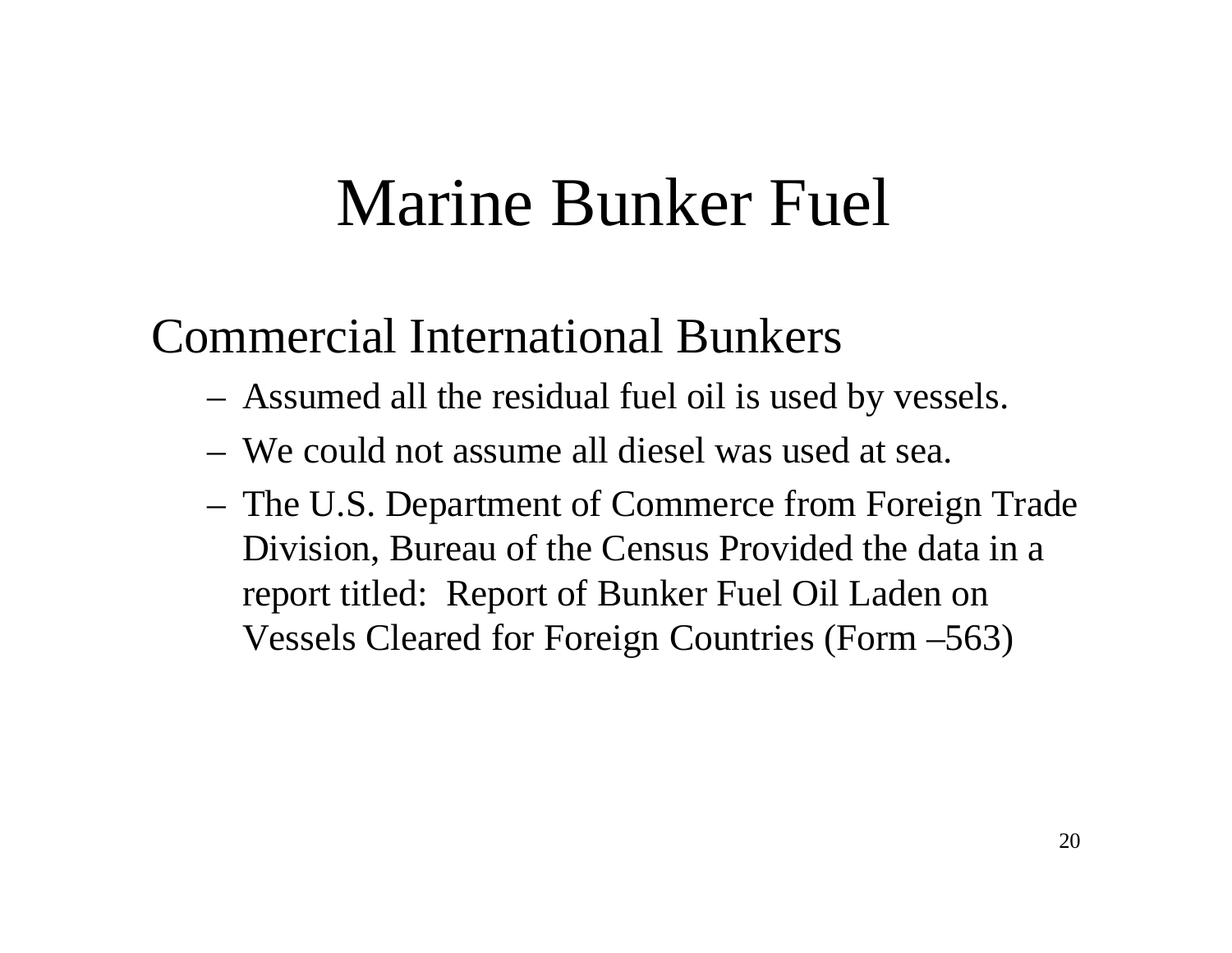## 1998 Sample Calculation

## Commercial International Bunkers

**Distillate Fuel** (627,282,000 gallons distillate fuel)(0.1387  $MMBtu/gallon) =$  93,904,115,540.57 MMBtu  $(87,004,013.4 \text{ MMBtu})(1 \text{THu}/ 1,000,000 \text{ MMBtu}) =$ 87.00 TBtu

**Residual Fuel** (3,973,566,000 gallons residual fuel)(0.1497 MMBtu/gallon) = 594,842,830.2 MMBtu  $(594,842,830.2 \text{ MMBtu})(1 \text{TBtu}/1,000,000 \text{ MMBtu}) = 594.8 \text{ TBtu}$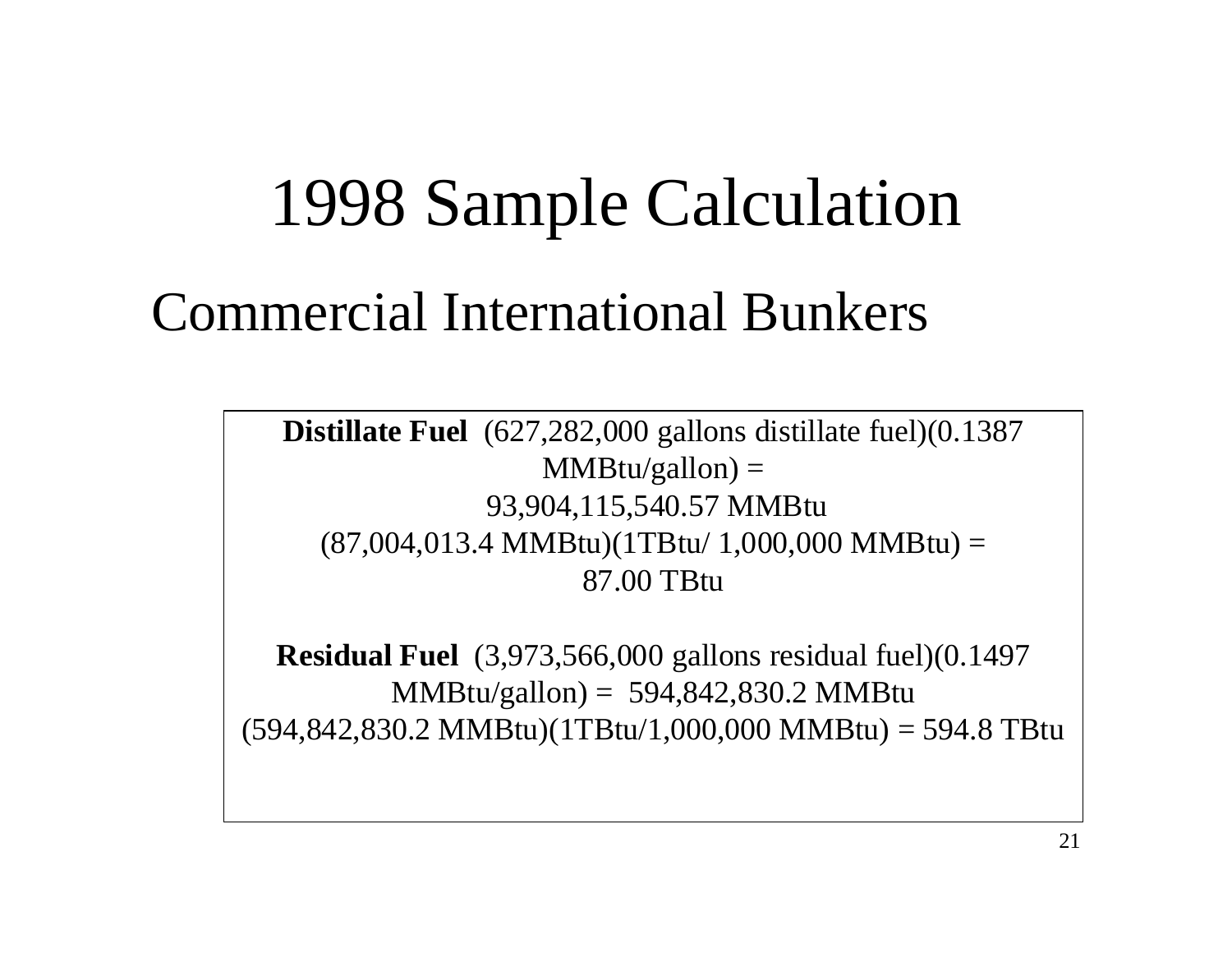# Military Bunkers

### Determine International Bunker Fuel

Three components of Bunker Fuel:

- 1) Fuel used by domestic flag carriers on international voyages
- 2) Fuel purchased by foreign flag carriers while at United States ports
- 3) International deployments by the United States **Military**
- Now let's look at the Military Marine Bunker Fuels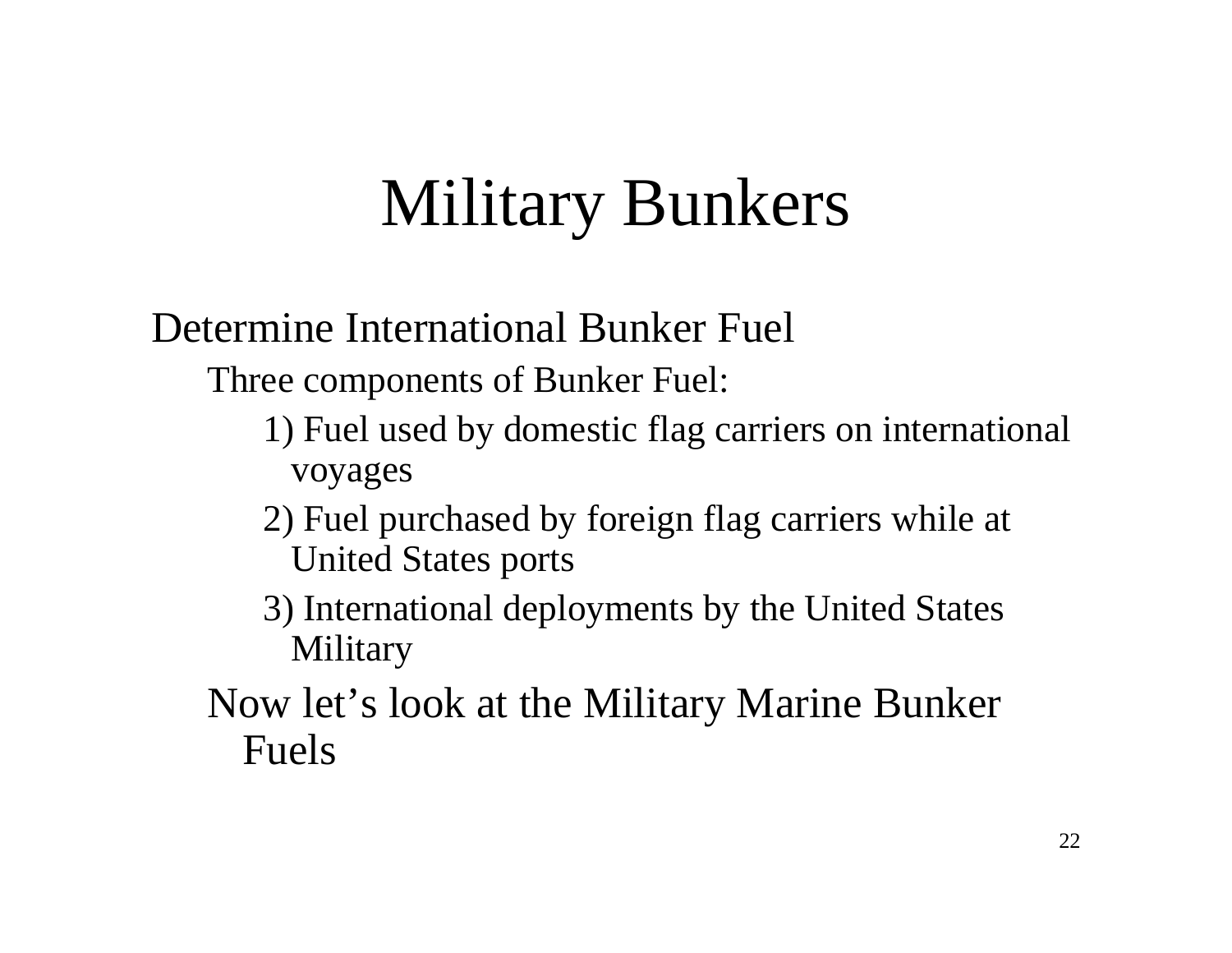# Military International Bunker Fuels

Heat content marine fuel  $= (31,880,000 \text{ gallons Navy MGO*})$  $(0.1387)$  $MMBtu/gallon = 4,421,756 MMBtu MGO$  $(4,421,756 \text{ MMBtu})/(1 \text{TBtu}/1,000,000 \text{ MMBtu}) = 4.42 \text{ TBtu}$ 

 $(474,230,000 \text{ gallons Navy F76*})(0.1387 \text{ MMBtu}) = 65,775,701 \text{ MMBtu}$  $(65,775,701 \text{ MMBtu})(1 \text{TBtu}/1,000,000 \text{ MMBtu}) = 65.78 \text{ Tbtu}$ 

**Military Marine Distillate Bunker fuel = 70.2 TBtu**

\*Navy MGO and F76 are distillate fuels.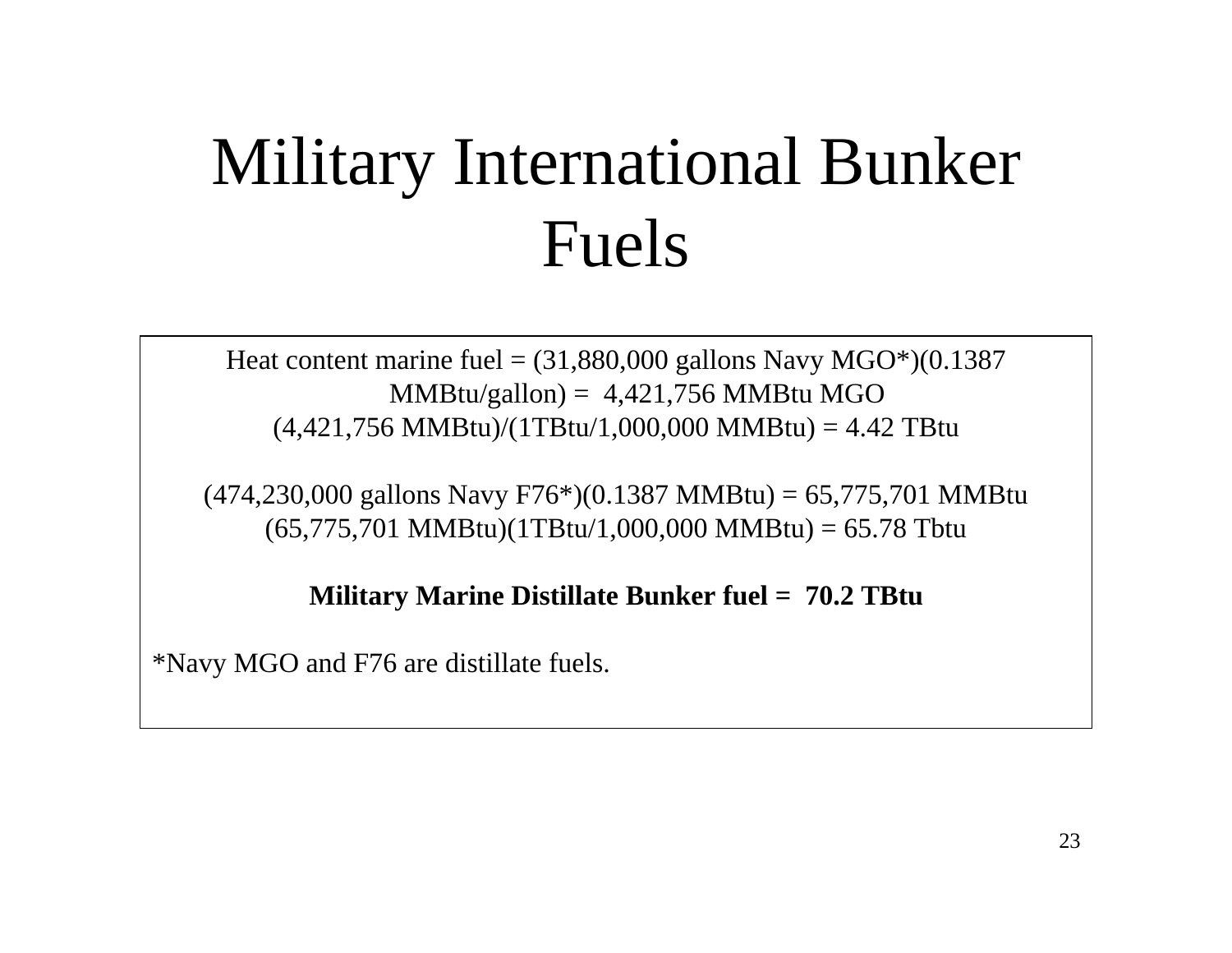# Breakout of Marine Transport Fuel – 1998

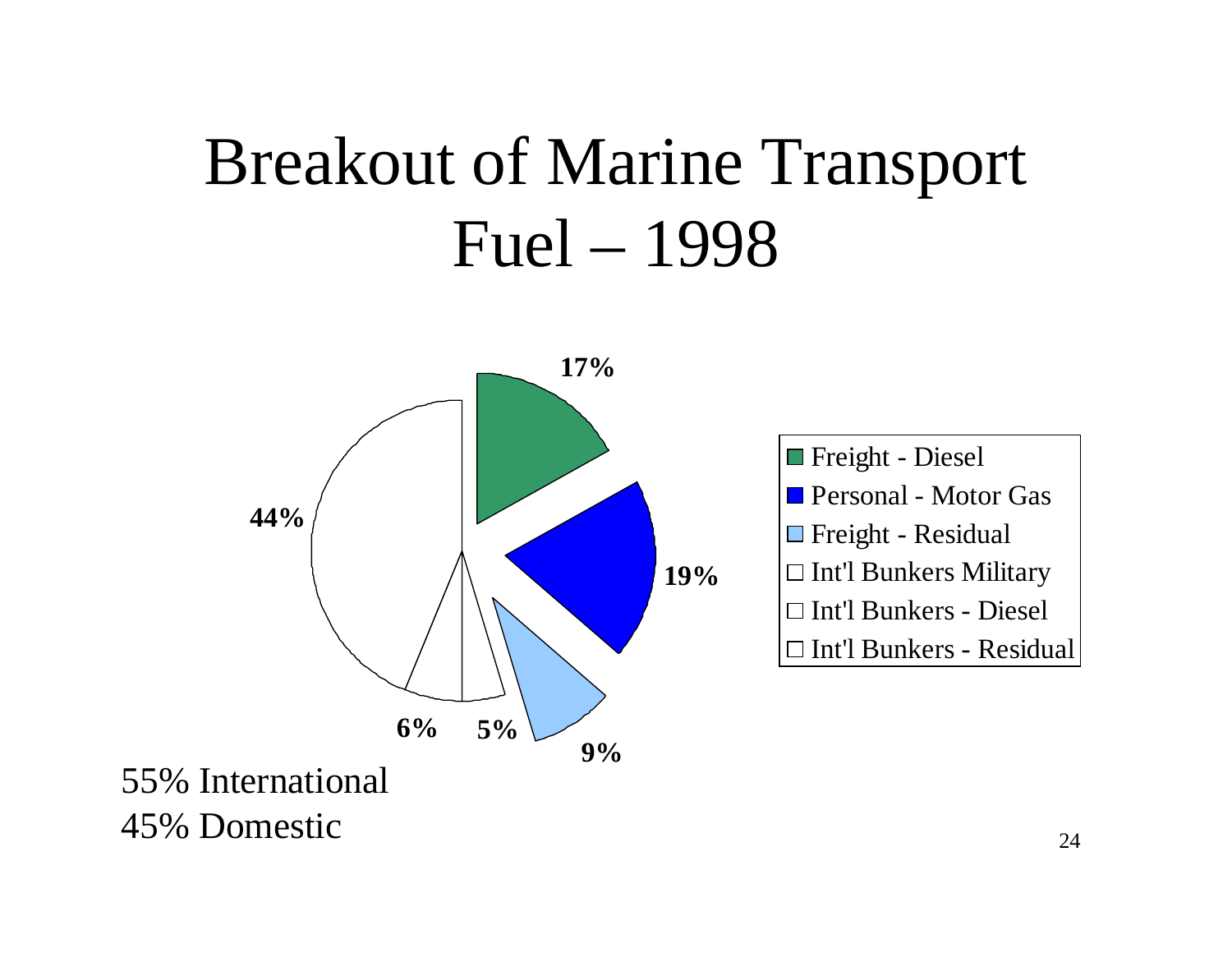## Conclusion

Total U.S. CO2 from Fossil Fuel Combustionin 1998 was 1,468.2 MMTCE International Aviation Bunker Fuel =15.5 MMTCE (about 1% of total CO2) International Marine Bunker Fuel =15.8 MMTCE (about 1% of total CO2)